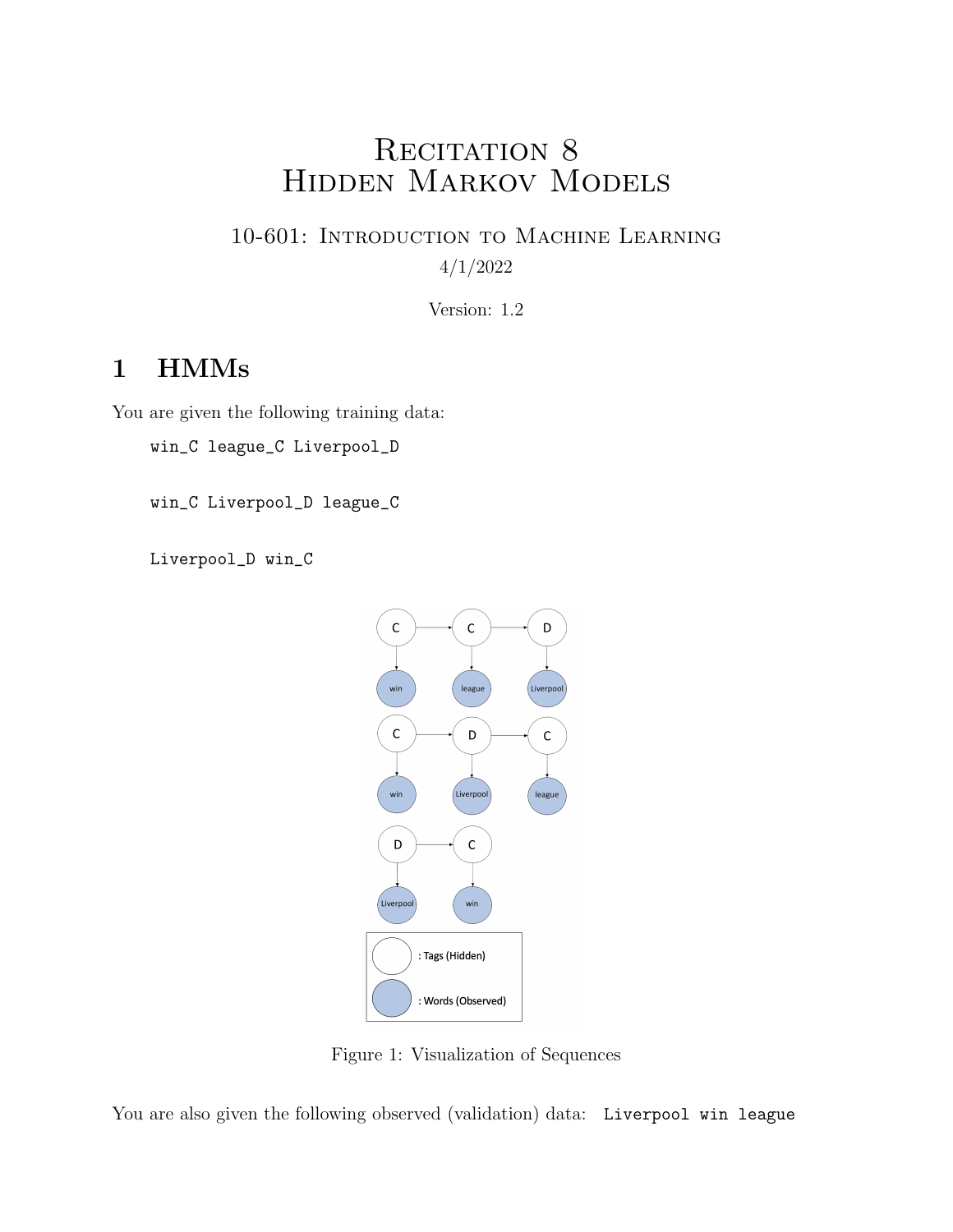### 1.1 Initial, Emission, and Transition Matrices

Let each observed state  $x_t \in \{1, 2, 3\}$ , where 1 corresponds to win, 2 corresponds to league, and 3 corresponds to Liverpool. Let each hidden state  $Y_t \in \{C, D\}$ , where  $s_1 = C$  and  $s_2 = D$ .

First, we need to estimate the HMM parameters - the initial probabilities:  $\pi$ , the transition probability matrix: B, and the emission probability matrix: A. Remember that we use MLE estimation to do so:



Note: When learning an HMM, we add 1 to each count to make a pseudocount. This improves performance when evaluating unseen cases in the validation set or test set.

- 1. Find the initial matrix  $\boldsymbol{\pi}$ . Recall that  $\pi_j = P(Y_1 = s_j)$ .
	- Find count matrix and pseudocount matrix:

$$
\begin{array}{ccc}\n & & \text{Count} & \\
C & & \xrightarrow{\text{Pseudocount}} & C \\
D & & D & \n\end{array}
$$

• Normalize:

$$
\pi = \begin{array}{cc} C \\ D \end{array}
$$

• Find count matrix and pseudocount matrix:

$$
\begin{array}{ccccc}\n & Comt & & Count & & Count\\ \nC & \left[\begin{array}{c}2\\1\end{array}\right] & \xrightarrow{\text{Pseudocount}} & C & \left[\begin{array}{c}3\\2\end{array}\right] \end{array}
$$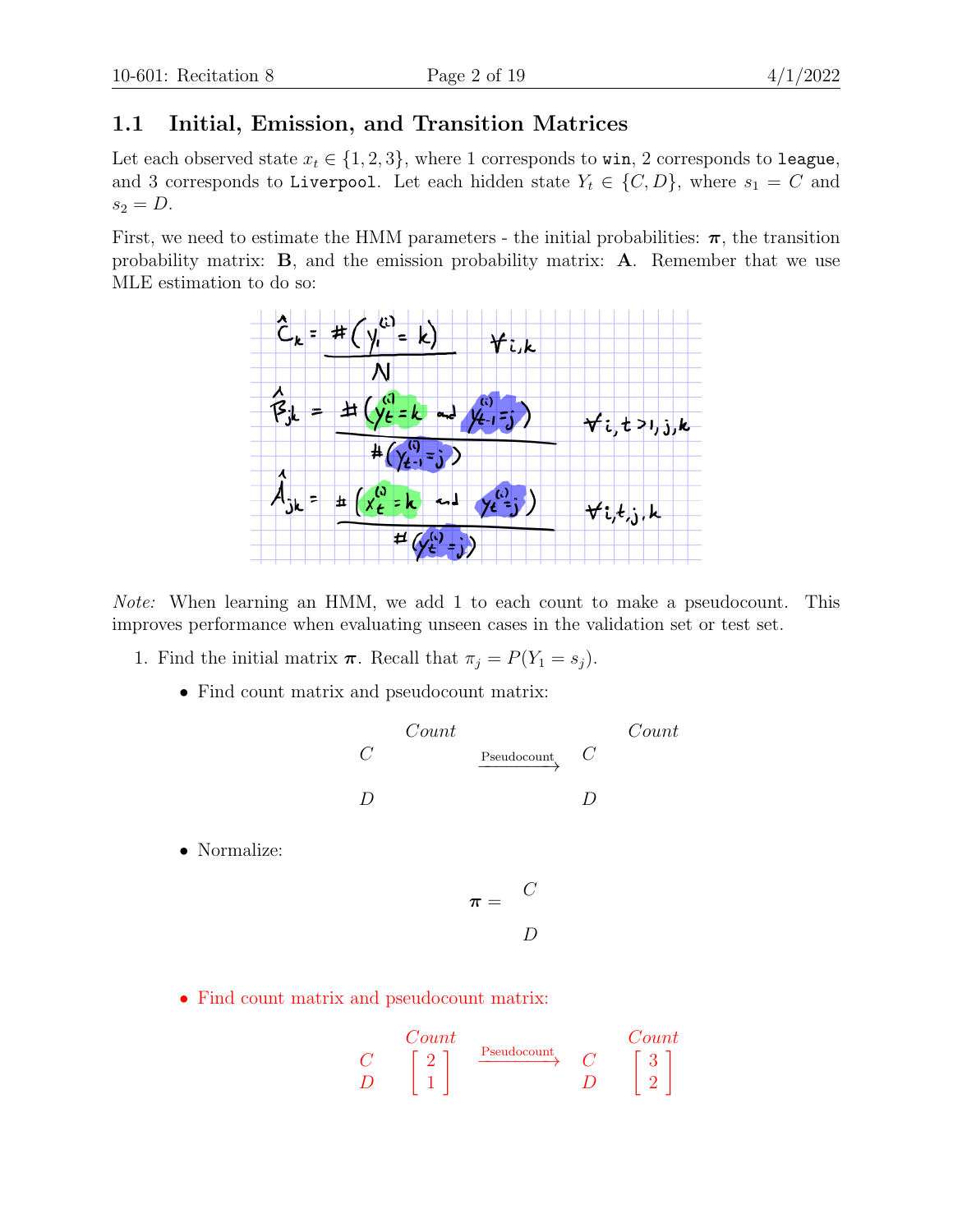• Normalize:

$$
\pi = \begin{array}{cc} C \\ D \end{array} \left[ \begin{array}{c} 3/5 \\ 2/5 \end{array} \right]
$$

- 2. Find the transition matrix **B**. Recall that  $B_{jk} = P(Y_t = s_k | Y_{t-1} = s_j)$ .
	- Find count matrix and pseudocount matrix:

|            | $\mathcal{C}$ | $\left( \right)$ |                             | C | $\prime$ |
|------------|---------------|------------------|-----------------------------|---|----------|
| $\epsilon$ |               |                  | $Pseudocount$ $C$<br>______ |   |          |
|            |               |                  |                             |   |          |
|            |               |                  |                             |   |          |
|            |               |                  |                             |   |          |

• Normalize:

$$
\mathbf{B} = \begin{pmatrix} C & D \\ C & D \\ D & D \end{pmatrix}
$$

• Find count matrix and pseudocount matrix:

|  | ,, |             |    |   |
|--|----|-------------|----|---|
|  |    | Pseudocount | ٠, | 3 |
|  |    |             | ച  |   |

• Normalize:

$$
B = \begin{array}{cc} & C & D \\ C & \left[ \begin{array}{cc} 2/5 & 3/5 \\ 3/4 & 1/4 \end{array} \right] \end{array}
$$

- 3. Find the emission matrix **A**. Recall that  $A_{jk} = P(X_t = k | Y_t = s_j)$ .
	- Find count matrix and pseudocount matrix:

|              |  | win league Liverpool |                   |  | win league Liverpool |
|--------------|--|----------------------|-------------------|--|----------------------|
| $\mathcal C$ |  |                      | $Pseudocount$ $C$ |  |                      |
|              |  |                      |                   |  |                      |
|              |  |                      |                   |  |                      |
|              |  |                      |                   |  |                      |

• Normalize:

 $A =$ win league Liverpool  $\mathcal{C}$ D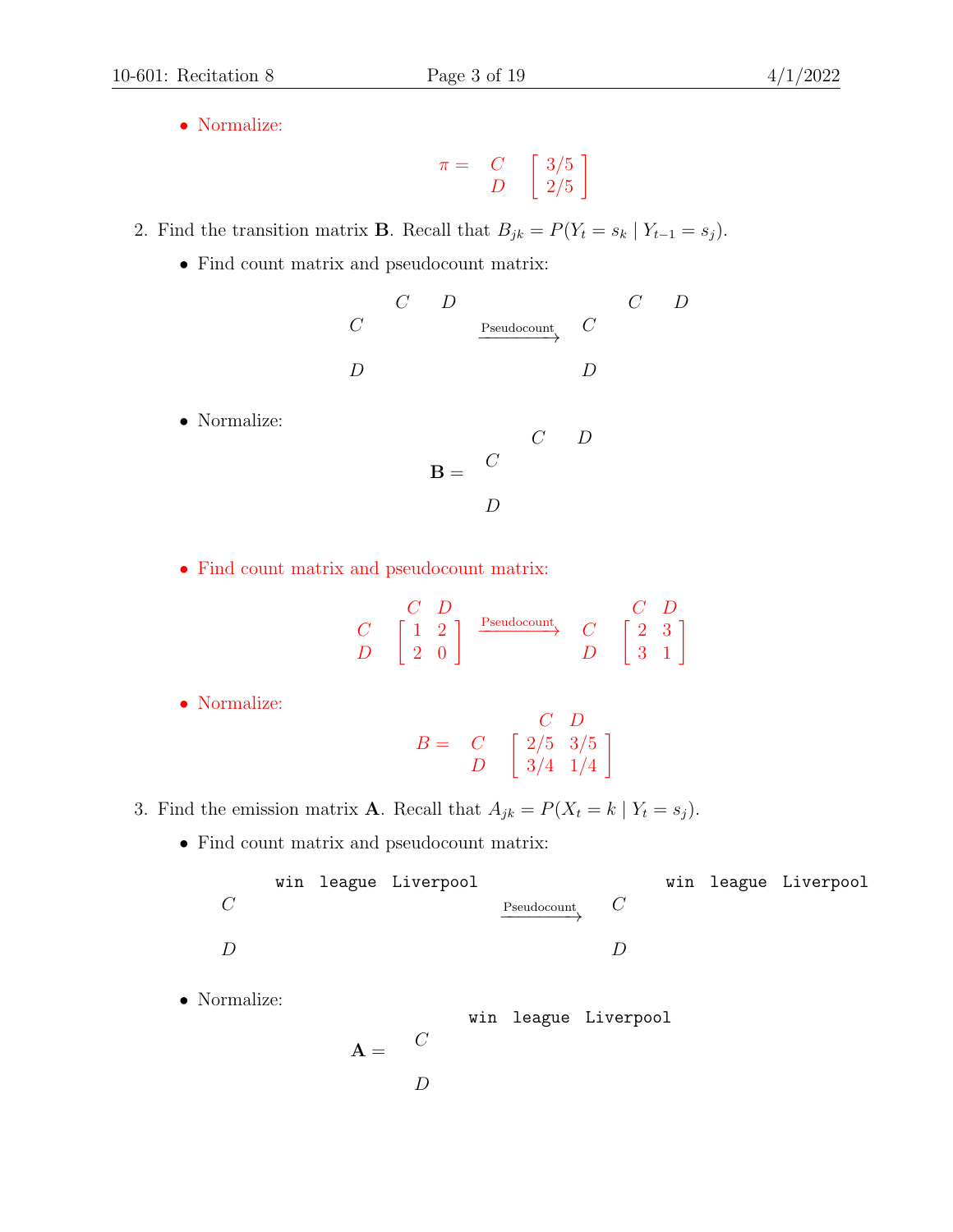$\bullet\,$  Find count matrix

|  |                                           | win league Liverpool |             |  |  | win league Liverpool |
|--|-------------------------------------------|----------------------|-------------|--|--|----------------------|
|  | $\begin{bmatrix} 3 & 2 & 0 \end{bmatrix}$ |                      | Pseudocount |  |  |                      |
|  | 1003'                                     |                      |             |  |  |                      |

• Normalize:

|       |          |                   | win league Liverpool |
|-------|----------|-------------------|----------------------|
| $A =$ |          | $1/2$ 3/8 1/8     |                      |
|       | $\prime$ | $1/6$ $1/6$ $2/3$ |                      |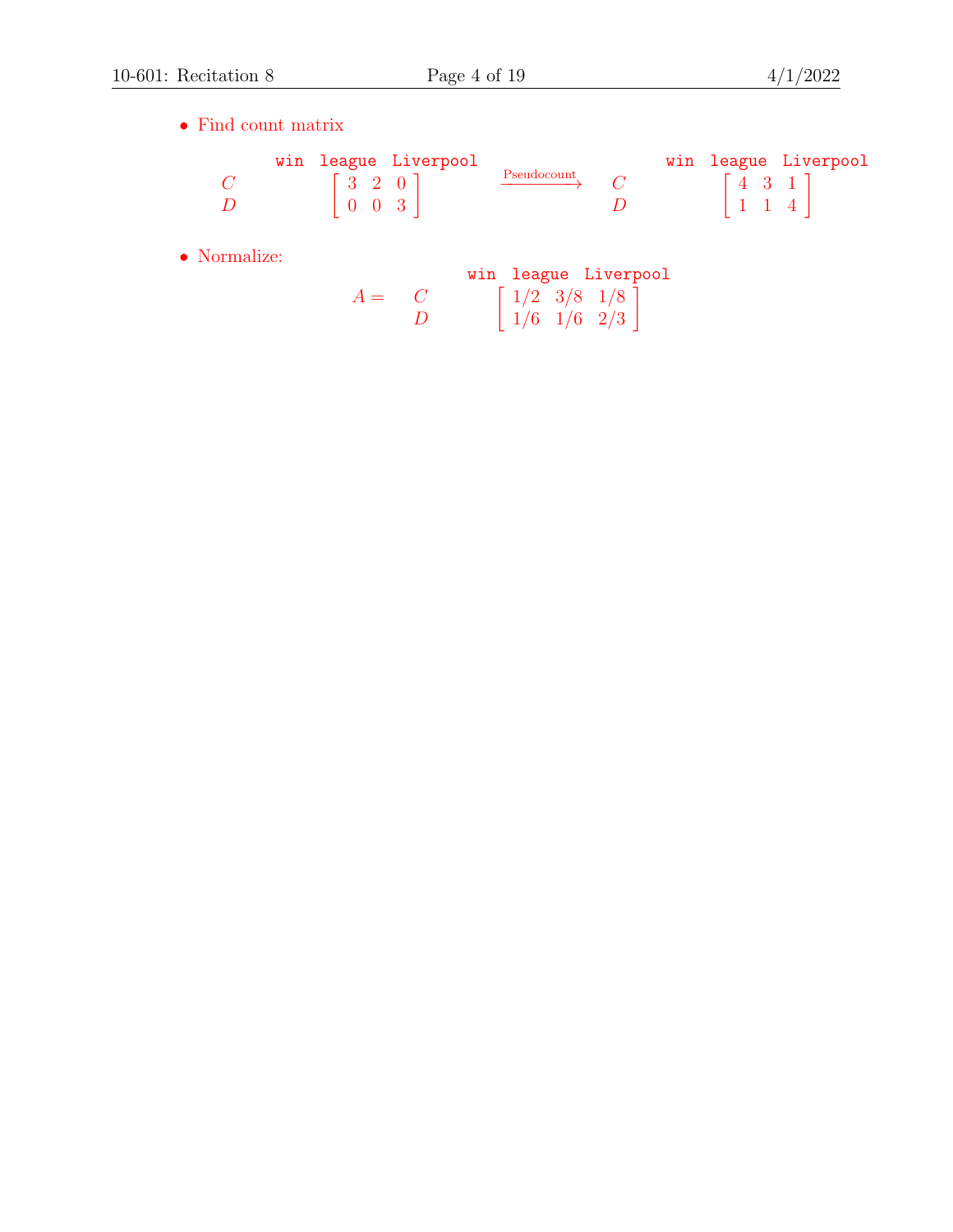#### 1.2 The Forward Algorithm

One type of inference problem that can be answered by an HMM is Evaluation - computing the probability of a sequence of observations. We calculate the likelihood of observing the validation sequence:

#### Liverpool win league

To do so, we calculate the forward probability matrix  $\alpha$ . Recall that

$$
\alpha_t(s_k) = P(x_{1:t}, Y_t = s_k)
$$

We have the following bottom-up dynamic programming algorithm to calculate the forward probabilities:

for  $t = 1, \ldots, T$ : for  $j = 1, \ldots, k$ : if  $t == 1$ :  $\alpha_1(s_j) = \pi_j * A_{j,x_1}$ else:  $\alpha_t(s_j) = A_{j,xt} * \alpha_{t-1}(s_k) * B_{k,j}$ 



• 
$$
\boldsymbol{\alpha}_1 = \begin{bmatrix} \alpha_1(C) \\ \alpha_1(D) \end{bmatrix} = \begin{bmatrix} \pi_C * A_{C,x_1} \\ \pi_D * A_{C,x_1} \end{bmatrix} = \begin{bmatrix} \pi_C * A_{C,Liverpool} \\ \pi_D * A_{D,Liverpool} \end{bmatrix} = \begin{bmatrix} 3/5 \cdot 1/8 \\ 2/5 \cdot 2/3 \end{bmatrix} = \begin{bmatrix} 0.075 \\ 0.2667 \end{bmatrix}
$$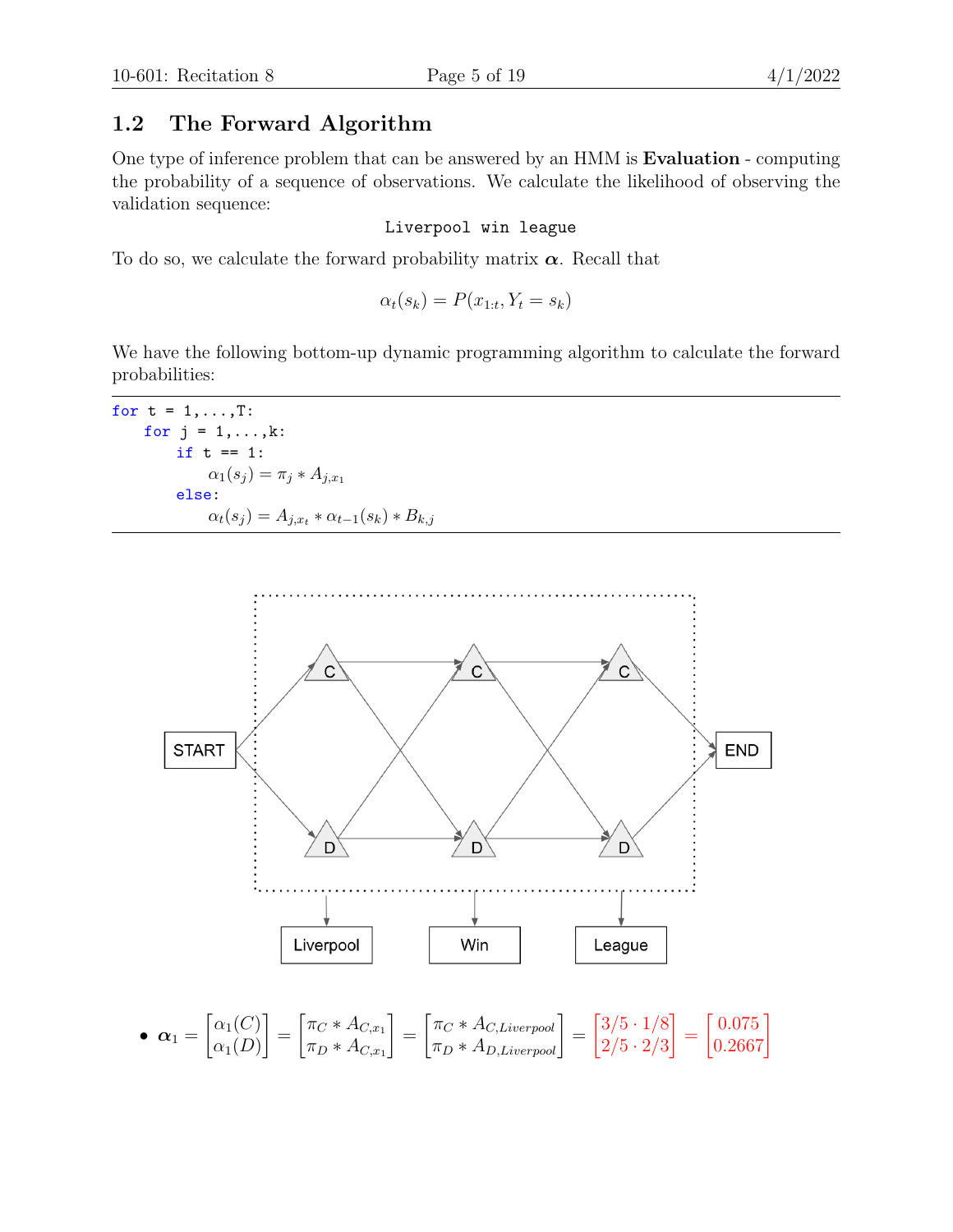• Using the path weight interpretation, we can write  $\alpha_2$  as the product of an edge weight matrix and  $\alpha_1$ . The edge weight  $w_{jkt}$  represents the weight on the edge in the trellis from hidden state  $k$  to hidden state  $j$  at time  $t$ , and can be calculated by

$$
w_{jkt} = P(Y_t = s_j | Y_{t-1} = s_k) P(X_t = x_t | Y_t = s_j) = B_{kj} A_{jx_t}
$$

$$
\boldsymbol{\alpha}_2 = \begin{bmatrix} w_{1,1,2} & w_{1,2,2} \\ w_{2,1,2} & w_{2,2,2} \end{bmatrix} \boldsymbol{\alpha}_1 = \begin{bmatrix} 2/5 & 1/2 & 3/4 & 1/2 \\ 3/5 & 1/6 & 1/4 & 1/6 \end{bmatrix} \begin{bmatrix} 0.075 \\ 0.2667 \end{bmatrix} = \begin{bmatrix} 0.1150 \\ 0.0186 \end{bmatrix}
$$

• 
$$
\alpha_3 = \begin{bmatrix} \\ \alpha_2 = \begin{bmatrix} w_{1,1,3} & w_{1,2,3} \\ w_{2,1,3} & w_{2,2,3} \end{bmatrix} \alpha_2 = \begin{bmatrix} 2/5 \cdot 3/8 & 3/4 \cdot 3/8 \\ 3/5 \cdot 1/6 & 1/4 \cdot 1/6 \end{bmatrix} \begin{bmatrix} 0.1150 \\ 0.0186 \end{bmatrix} = \begin{bmatrix} 0.0225 \\ 0.0123 \end{bmatrix}
$$

To find the likelihood of observing the validation sequence, all we need are the final forward probabilities:

$$
P(X_1 = \text{Livepool}, X_2 = \text{win}, X_3 = \text{league})
$$
  
=  $\sum_{y_3 \in \{C, D\}} P(x_1 = \text{Livepool}, x_2 = \text{win}, x_3 = \text{league}, Y_3 = y_t)$   
=  $\sum_{y_t \in \{C, D\}} \alpha_3(y_t)$   
= 0.0225 + 0.0123  
= 0.0348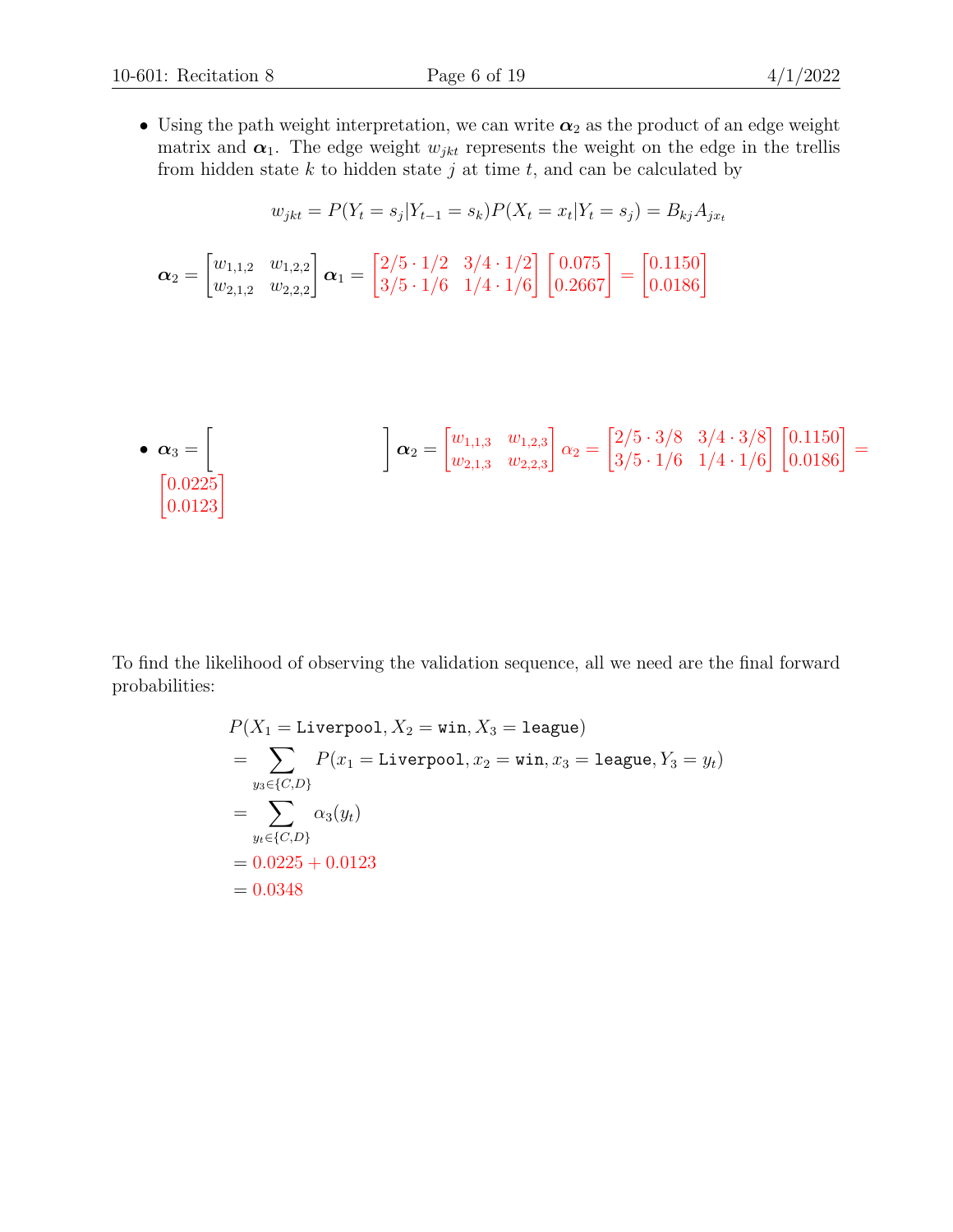#### 1.3 The Backward Algorithm

Another type of inference problem that can be answered by an HMM is computing **Marginals** - computing the marginal probability distribution for a hidden state, given a sequence of observations. Recall that

$$
P(Y_t = s_k | \vec{x}) = \frac{\alpha_t(s_k)\beta_t(s_k)}{P(\vec{x})}
$$

Therefore, along with the forward probability matrix  $\alpha$ , we need to find the backward probability matrix  $\beta$ , where

$$
\beta_t(s_k) = P(x_{t+1:T}|Y_t = s_k)
$$

We have a similar bottom-up dynamic programming algorithm to calculate the backward probabilities:

for  $t = T, \ldots, 1$ : for  $j = 1, \ldots, k$ : if  $t == T$ :  $\beta_T(s_j) = 1$ else:  $\beta_t(s_j) = A_{k,x_{t+1}} \beta_{t+1}(s_k) B_{j,k}$ 

• We can use the same path weight interpretation as for the forward algorithm, but for the backward algorithm the trellis edges are reversed. The edge weight  $w_{jkt}$  represents the weight on the edge in the trellis from hidden state  $k$  to hidden state  $j$  at time  $t$ , and can be calculated by

$$
w_{jkt} = P(Y_{t+1} = s_k | Y_t = s_j) P(X_{t+1} = x_{t+1} | Y_{t+1} = s_k) = B_{jk} A_{kx_{t+1}}
$$

$$
\beta_2 = \begin{bmatrix} w_{1,1,2} & w_{1,2,2} \\ w_{2,1,2} & w_{2,2,2} \end{bmatrix} \beta_3 = \begin{bmatrix} 2/5 \cdot 3/8 & 3/5 \cdot 1/6 \\ 3/4 \cdot 3/8 & 1/4 \cdot 1/6 \end{bmatrix} \begin{bmatrix} 1 \\ 1 \end{bmatrix} = \begin{bmatrix} 0.25 \\ 0.3229 \end{bmatrix}
$$

• 
$$
\beta_1 = \begin{bmatrix} \\ \beta_2 = \begin{bmatrix} w_{1,1,1} & w_{1,2,1} \\ w_{2,1,1} & w_{2,2,1} \end{bmatrix} \beta_2 = \begin{bmatrix} 2/5 \cdot 1/2 & 3/5 \cdot 1/6 \\ 3/4 \cdot 1/2 & 1/4 \cdot 1/6 \end{bmatrix} \begin{bmatrix} 0.25 \\ 0.3229 \end{bmatrix} = \begin{bmatrix} 0.0823 \\ 0.1072 \end{bmatrix}
$$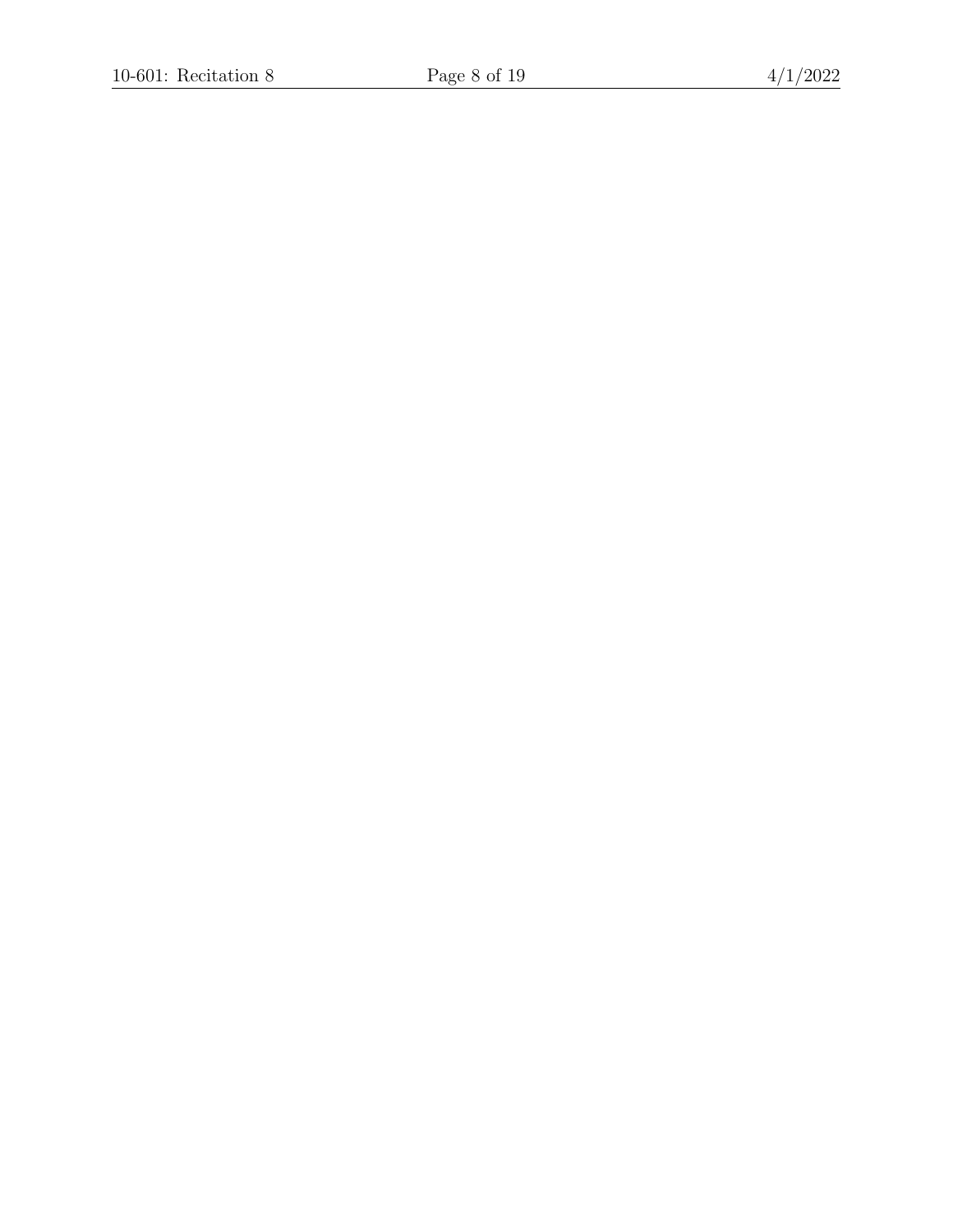Now, we have our  $\alpha$  and  $\beta$  matrices:

$$
\alpha = \begin{array}{c} C & D \\ 1 \\ 2 \\ 3 \end{array} \begin{bmatrix} 0.0750 & 0.2667 \\ 0.1150 & 0.0186 \\ 0.0225 & 0.0123 \end{bmatrix}
$$

$$
\beta = \begin{array}{c} C & D \\ 2 \\ 3 \end{array} \begin{bmatrix} 0.0823 & 0.1072 \\ 0.2500 & 0.3229 \\ 1.0000 & 1.0000 \end{bmatrix}
$$

1. What is  $P(Y_2 = C|\vec{x})$ ?

$$
P(Y_2 = C|\vec{x}) = \frac{\alpha_2(C)\beta_2(C)}{P(\vec{x})} = \frac{0.1150 \times 0.2500}{0.0348} = 0.8261
$$
  
2. What is  $P(Y_2 = D|\vec{x})$ ?

$$
P(Y_2 = D|\vec{x}) = \frac{\alpha_2(D)\beta_2(D)}{P(\vec{x})} = \frac{0.0186 \times 0.3229}{0.0348} = 0.1726
$$
  
3. What is  $P(Y_3 = C|\vec{x})$ ?

$$
P(Y_2 = C|\vec{x}) = \frac{\alpha_2(C)\beta_2(C)}{P(\vec{x})} = \frac{0.0225 \times 1}{0.0348} = 0.6466
$$

4. What is the minimum Bayes risk (MBR) decoder prediction for  $Y_2$ ?

This is the argmax over all marginal probabilities for the 2nd hidden state; here  $P(Y_2 =$  $C|\vec{x}\rangle > P(Y_2 = D|\vec{x}\rangle)$  so the prediction is hidden state C.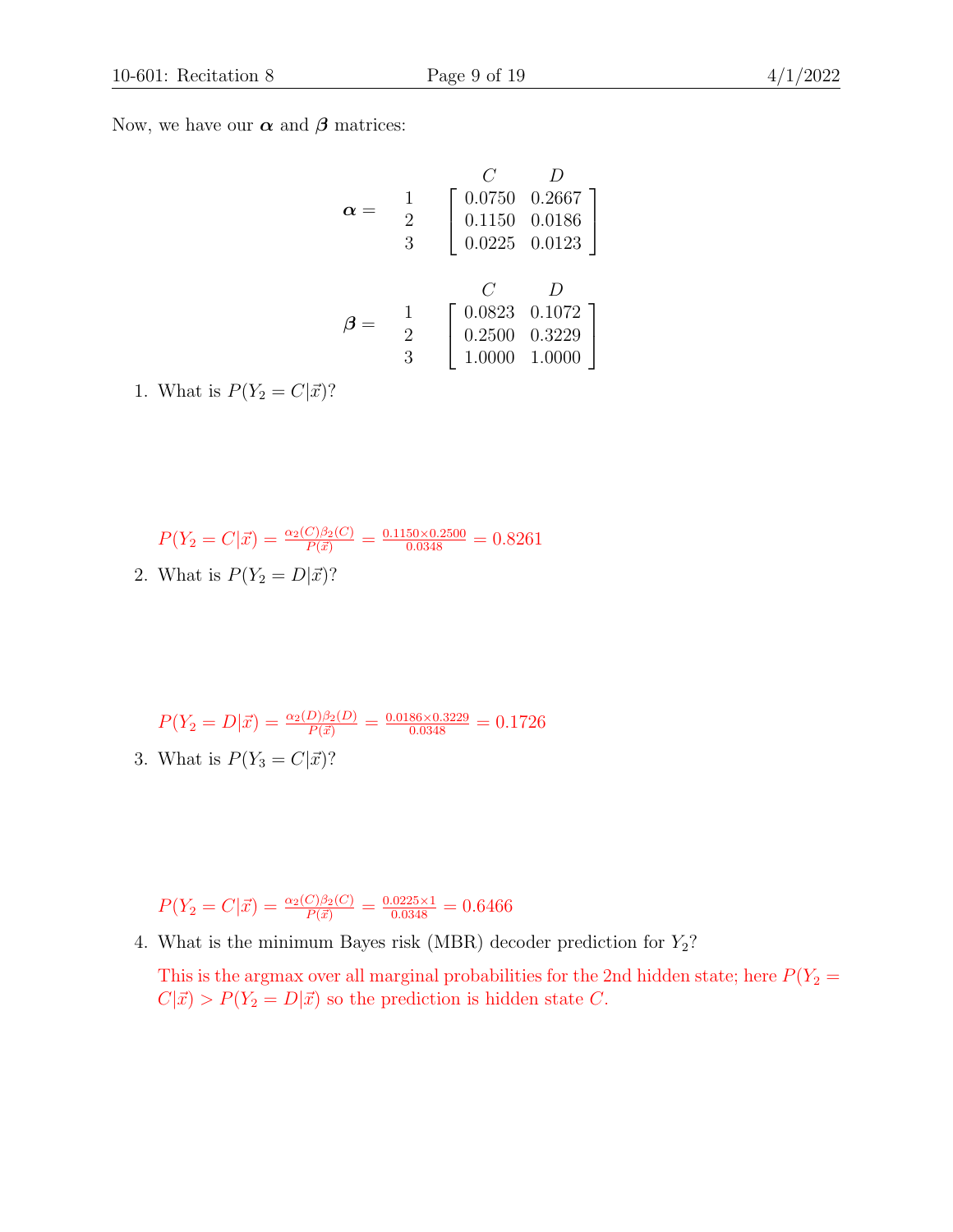#### 1.4 The Viterbi Algorithm

Instead of finding the most likely hidden state at some time  $t$ , we may instead want to find the most likely sequence of hidden states. This is known as Viterbi Decoding - computing the most probable assignment of hidden states, given a sequence of observations.

The sequence of words you observe is again the same: Liverpool win league

However, you are only given the tag of the last word: league\_C

1. Recall that:

$$
\omega_t(s_k) = \max_{y_{1:t-1}} P(x_{1:t}, y_{1:t-1}, y_t = s_k)
$$

$$
b_t(s_k) = \arg \max_{y_{1:t-1}} P(x_{1:t}, y_{1:t-1}, y_t = s_k)
$$

Using the formulae above and the first order Markov assumption, derive a recursive definition for  $\omega_t(s_k)$  and  $b_t(s_k)$  that will let you employ bottom-up dynamic programming.

First, we decompose the joint probability:

$$
P(x_{1:t}, y_{1:t-1}, y_t) = P(x_t, x_{1:t-1}, y_t, y_{t-1}, y_{1:t-1})
$$
  
=  $P(x_t|y_t)P(y_t|y_{t-1})P(x_{1:t-1}, y_{1:t-2}, y_{t-1})$ 

(First order Markov Assumption)

Now, for maximizing:

$$
\omega_t(s_k) = \max_{s_j} (P(x_t|y_t = s_k)P(y_t = s_k|y_{t-1} = s_j) \max_{y_{1:t-2}} (P(x_{1:t-1}, y_{1:t-2}, y_{t-1} = s_j)))
$$
  
\n
$$
\implies
$$
  
\n
$$
\omega_t(s_k) = \max_{s_j} A_{s_k, x_t} \cdot B_{s_j, s_k} \cdot \omega_{t-1}(s_j)
$$
  
\n
$$
b_t(s_k) = \arg \max_{s_j} A_{s_k, x_t} \cdot B_{s_j, s_k} \cdot \omega_{t-1}(s_j)
$$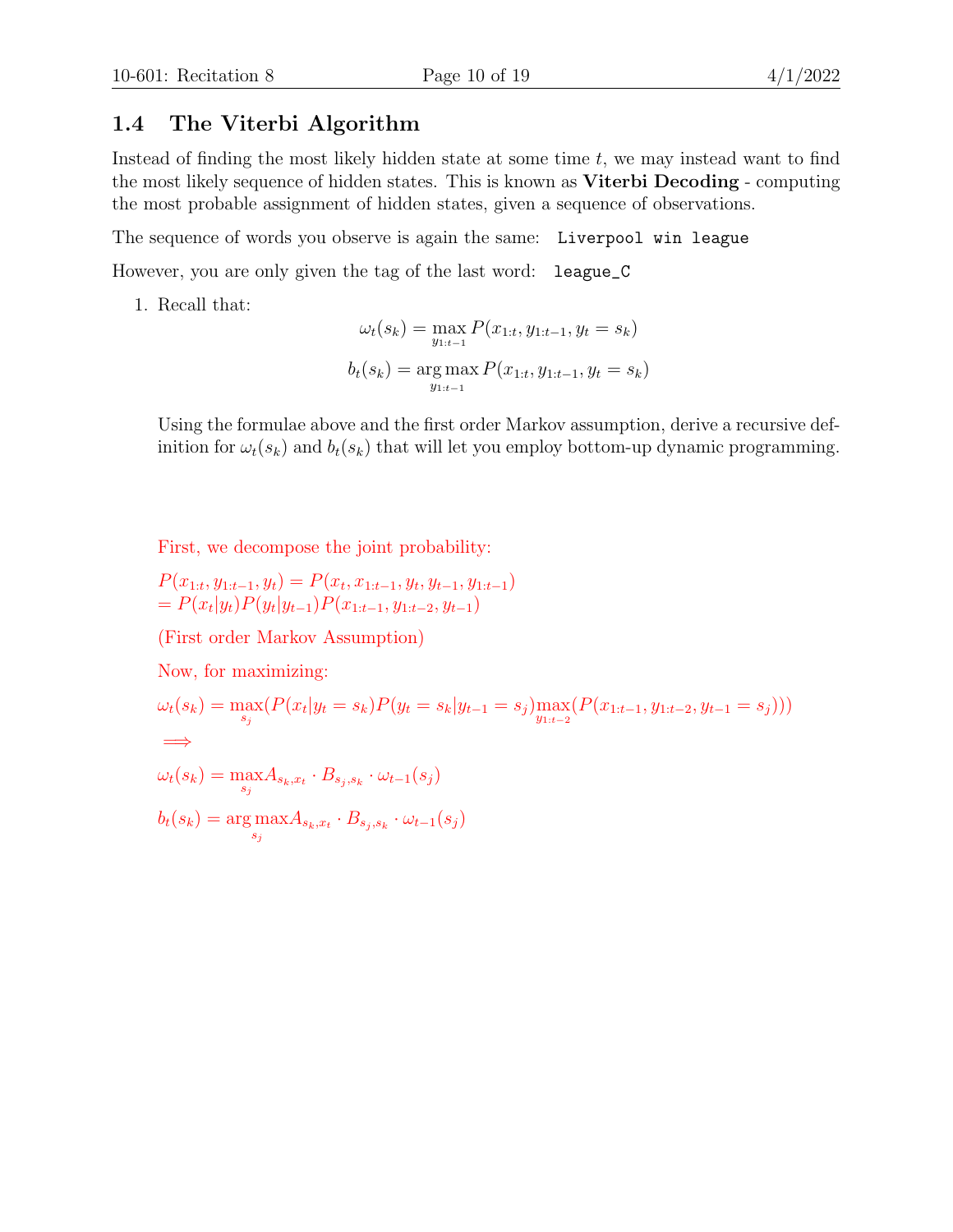Below is the trellis corresponding to the given data:



- 2. Annotate the trellis at the nodes that correspond to:
	- (a)  $\omega_1(C)$
	- (b)  $\omega_1(D)$
	- (c)  $\omega_2(C)$
	- (d)  $\omega_2(D)$
	- (e)  $\omega_3(C)$
	- (f)  $\omega_3(D)$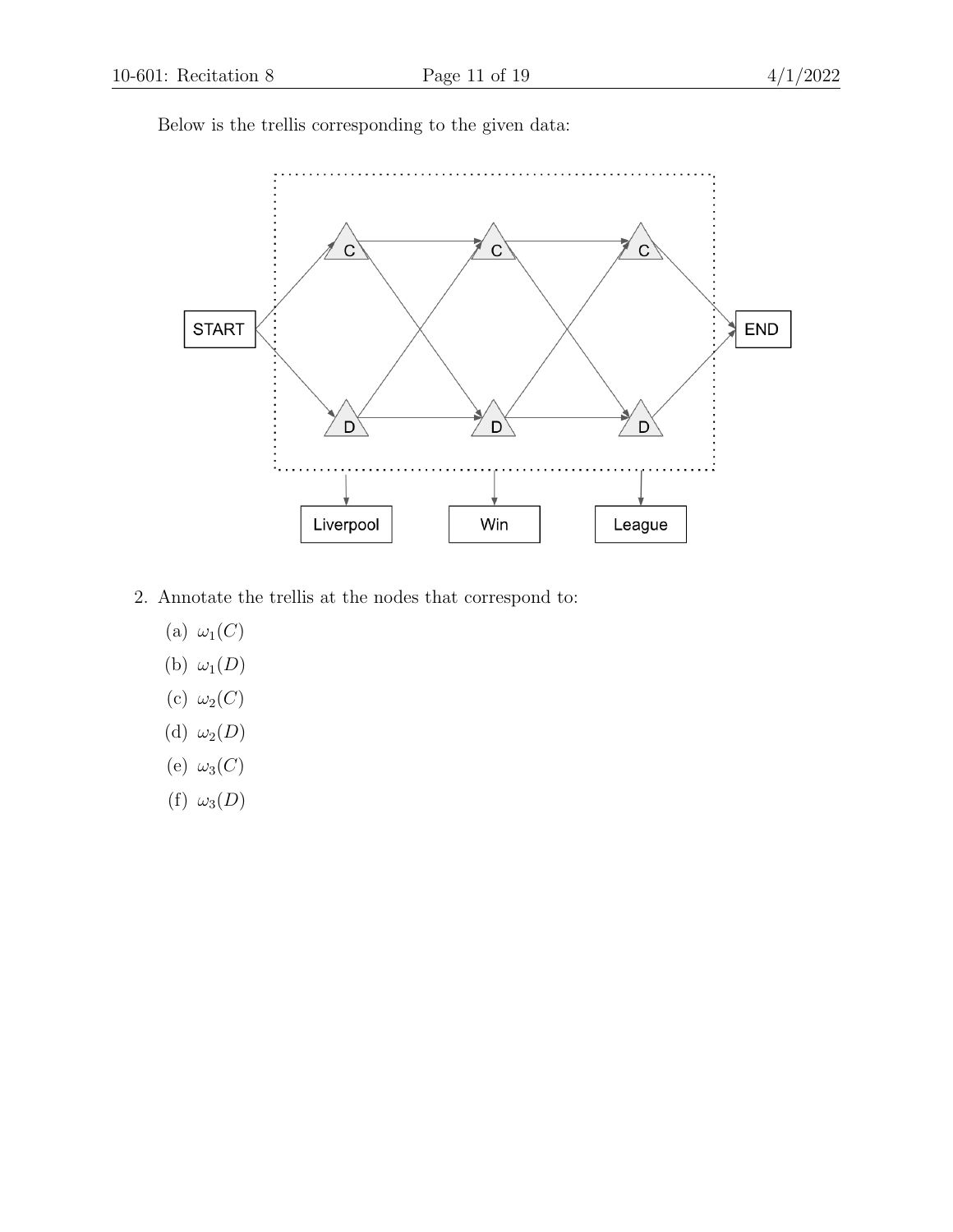- 
- 3. Find the most likely sequence of tags given the observed data:
	- (a) Set up the matrices  $\omega$  and  $b$

$$
\omega = \begin{array}{c} \omega_0 \\ \omega_1 \\ \omega_2 \\ \omega_3 \end{array} \left[\begin{array}{rrrr} \text{C} & \text{D} & \text{START} \\ \text{O} & 0 & 1 \\ \text{I} & - & - \\ \text{I} & - & - \\ \text{I} & - & - \end{array}\right]
$$

and

$$
b = \begin{array}{cc} & C & D & END \\ b_1 & \left[ \begin{array}{cc} - & - & - \\ - & - & - \\ b_3 & \left[ \begin{array}{cc} - & - & - \\ - & - & - \\ - & - & - \end{array}\right] \end{array} \right] \\ b_4
$$

Initialize  $w_0(\text{START}) = 1$ 

(b) Solve for matrix entries using Dynamic Programming:

$$
\omega_1(C) = \max_{s_j \in C, \text{D,START}} P(x_1 = \text{Liverpool}|Y_1 = \text{C}) \omega_0(s_j) P(Y_1 = \text{C})
$$

$$
= \frac{1}{8} \cdot 1 \cdot \frac{3}{5}
$$

 $b_1(C) = \text{START}$ 

$$
\omega_1(D) = \max_{s_j \in \text{C,D}, \text{START}} P(x_1 = \text{Liverpool}|Y_1 = \text{D}) w_0(s_j) P(Y_1 = \text{D})
$$

$$
= \frac{2}{3} \cdot 1 \cdot \frac{2}{5}
$$

$$
= \frac{4}{15}
$$

 $b_1(D) = \text{START}$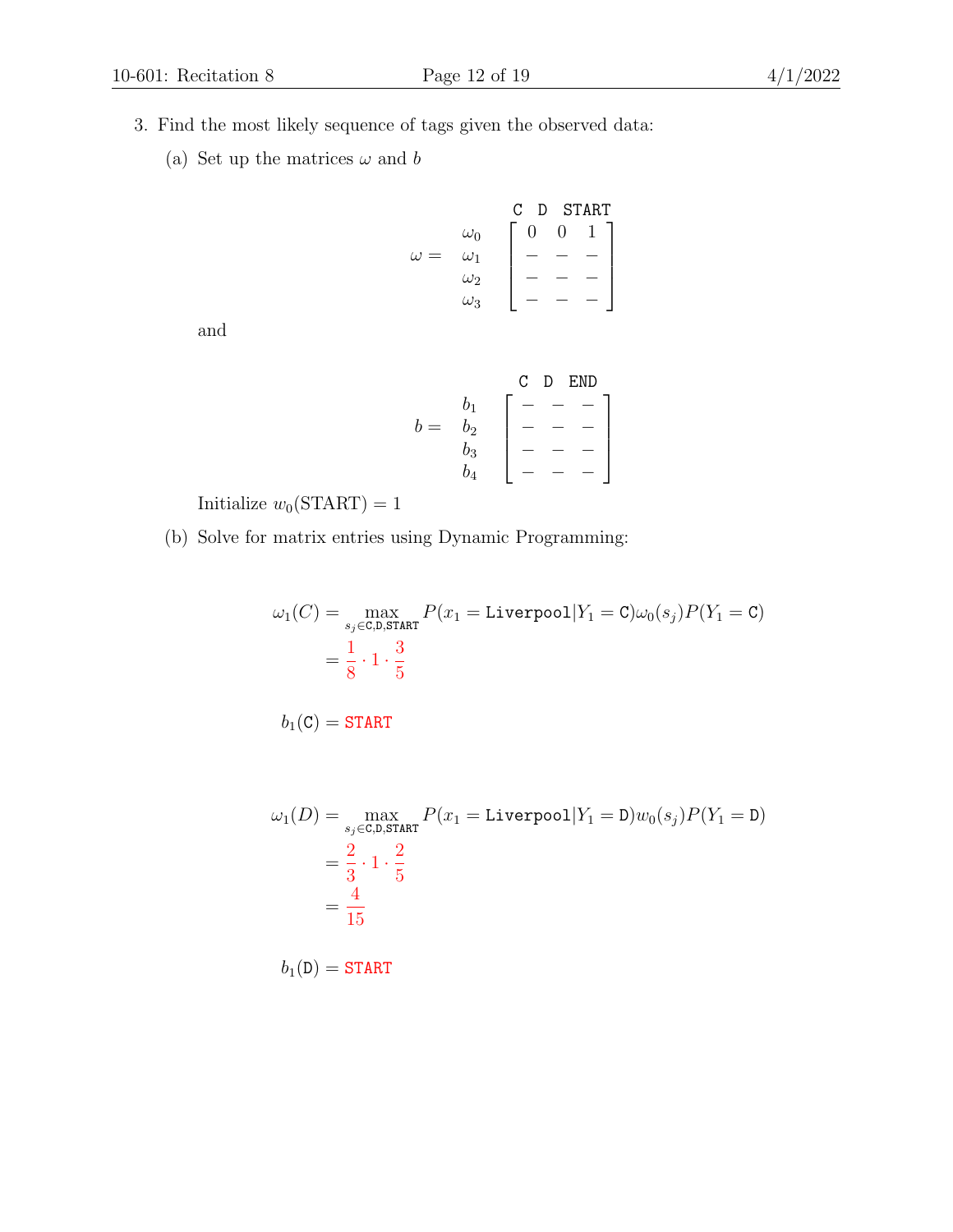$\setminus$ 

 $\setminus$ 

 $\setminus$ 

 $\setminus$ 

$$
\omega_2(C) = \max_{s_j \in C, D} P(x_2 = \text{win}|Y_2 = C)\omega_1(s_j)P(Y_2 = C|Y_1 = s_j)
$$
  
= 
$$
\max \left( \frac{1}{2} \cdot \frac{3}{40} \cdot \frac{2}{5}, \frac{1}{2} \cdot \frac{4}{15} \cdot \frac{3}{4} \right)
$$
  
= 
$$
\frac{1}{10}
$$

 $b_2(\mathbf{C}) = \mathbf{D}$ 

$$
\omega_2(D) = \max_{s_j \in C, D} P(x_2 = \text{win}|Y_2 = D)\omega_1(s_j)P(Y_2 = D|Y_1 = s_j)
$$
  
= 
$$
\max\left(\frac{1}{6} \cdot \frac{3}{40} \cdot \frac{3}{5}, \frac{1}{6} \cdot \frac{4}{15} \cdot \frac{1}{4}\right)
$$
  
= 
$$
\frac{1}{90}
$$

 $b_2(D) = D$ 

$$
\omega_3(C) = \max_{s_j \in C, D} P(x_3 = \text{league}|Y_3 = C)\omega_2(s_j)P(Y_3 = C|Y_2 = s_j)
$$
  
= 
$$
\max \left( \frac{3}{8} \cdot \frac{1}{10} \cdot \frac{2}{5}, \frac{3}{8} \cdot \frac{1}{90} \cdot \frac{3}{4} \right)
$$
  
= 
$$
\frac{3}{200}
$$

 $b_3(\mathbf{C}) = \mathbf{C}$ 

$$
\omega_3(D) = \max_{s_j \in C, D} P(x_3 = \text{league}|Y_3 = D)\omega_2(s_j)P(Y_3 = D|Y_2 = s_j)
$$
  
= 
$$
\max\left(\frac{1}{6} \cdot \frac{1}{10} \cdot \frac{3}{5}, \frac{1}{6} \cdot \frac{1}{90} \cdot \frac{1}{4}\right)
$$
  
= 
$$
\frac{1}{100}
$$

 $b_3(D) = C$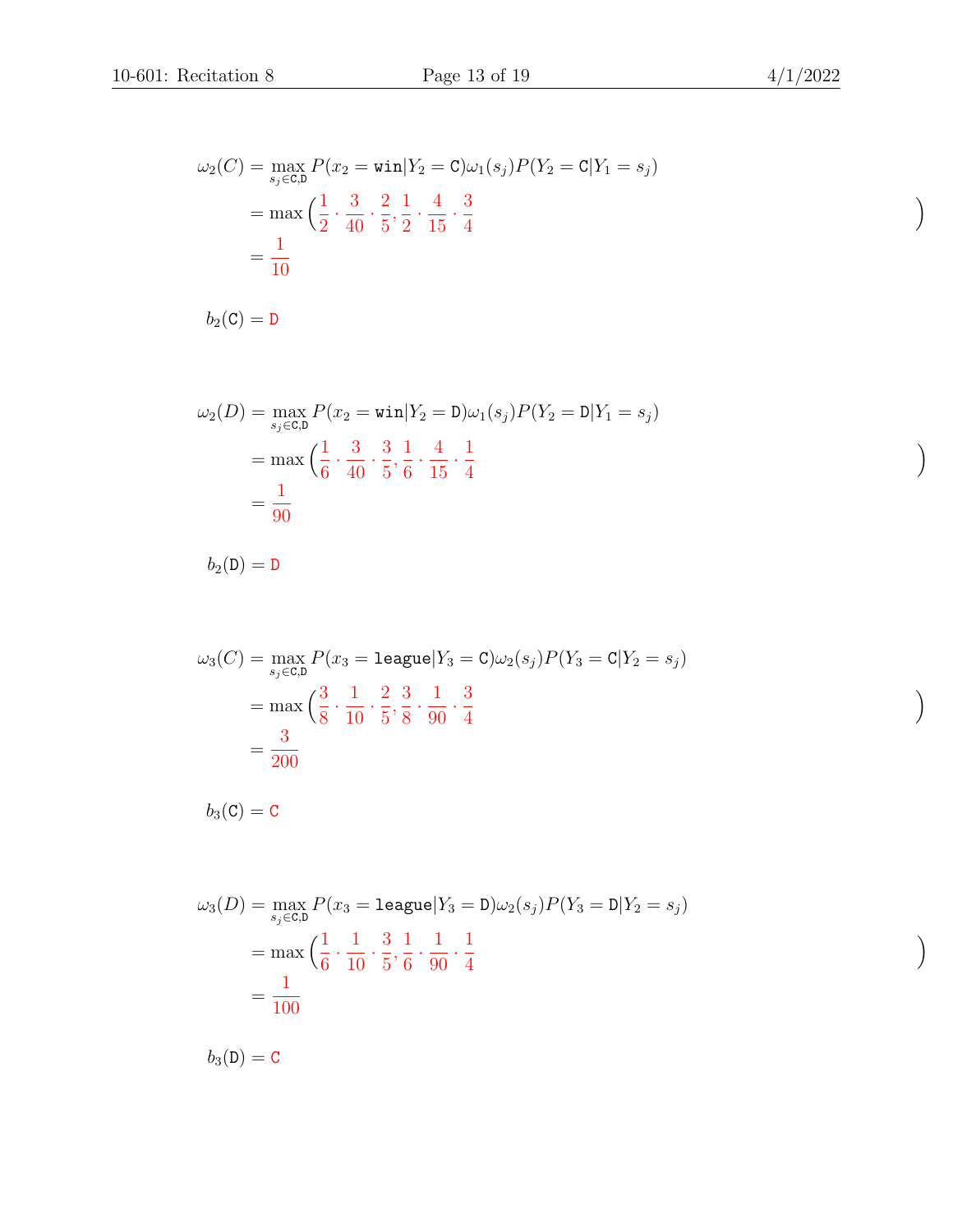Now, to figure out the order, we set  $\hat{y}_t = b_{t+1}(\hat{y}_{t+1})$ 

$$
\hat{y}_{T+1} = \text{END}
$$
\n
$$
\hat{y}_3 = b_4(\text{END})
$$
\n
$$
= \text{C}
$$
\n
$$
\hat{y}_2 = b_3(\text{C})
$$
\n
$$
= \text{C}
$$
\n
$$
\hat{y}_1 = b_2(\text{C})
$$
\n
$$
= \text{D}
$$
\n
$$
\hat{y}_0 = b_1(\text{D})
$$
\n
$$
= \text{START}
$$

So, the most likely sequence is: START-D-C-C-END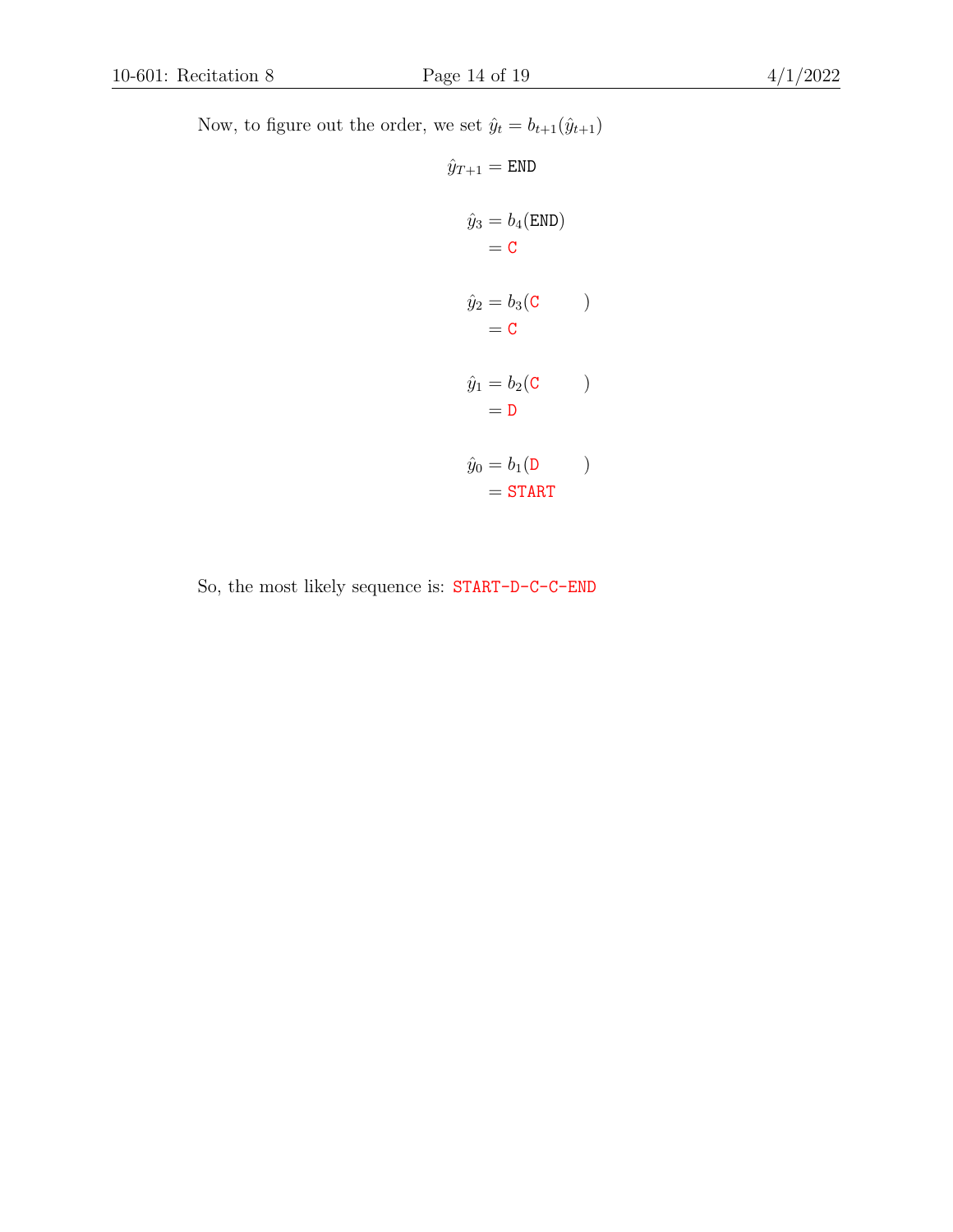## 2 Working in Log-space

### 2.1 Motivation

Some of the probabilities we work with in Homework 7 about are tiny and some of them are much larger. We tend to work with the tiny ones in log-space and only get back probabilities if we really need them for some other purpose. Throughout HW7 you will keep your probabilities in log-space.In this section we will motivate why we use log-space for small values.

Given the following series of probability values:

| $= 11$<br>$ P(x_1$ | $P(x_2 = 1   x_1 = 1)   P(x_3 = 1   x_2 = 1, x_1 = 1)$ |  |  |
|--------------------|--------------------------------------------------------|--|--|
|                    |                                                        |  |  |

We want to find  $P(x_1 = 1, x_2 = 1, x_3 = 1)$ . Suppose we have a calculator which only has 4 decimal places of precision, so it can only store values of format X.XXXX

- 1. What is the correct value of  $P(x_1 = 1, x_2 = 1, x_3 = 1)$  without any precision limits?
	- $P(x_1 = 1, x_2 = 1, x_3 = 1) = P(x_3 = 1 | x_2 = 1, x_1 = 1) * P(x_2 = 1 | x_1 = 1) * P(x_1 = 1)$  $= 0.003 * 0.004 * 0.002 = 0.000000024$
- 2. What is the value of  $P(x_1 = 1, x_2 = 1, x_3 = 1)$  using our faulty calculator?

$$
P(x_1 = 1, x_2 = 1)
$$
  
=  $P(x_2 = 1 | x_1 = 1)P(x_1 = 1) = 0.004 * 0.002 = 0.0000$   
 $\implies$  Truncated!

 $P(x_1 = 1, x_2 = 1, x_3 = 1) = 0.0000 * 0.003 = 0.0000$  $\implies$  Truncated again!

3. How do the values of  $P(x_1 = 1, x_2 = 1, x_3 = 1)$  from part (1) and (2) compare?

No precision limits:  $P(x_1 = 1, x_2 = 1, x_3 = 1) = 0.000000024$ 

Faulty calculator:  $P(x_1 = 1, x_2 = 1, x_3 = 1) = 0.0000$ 

4. What is the value of  $P(x_1 = 1, x_2 = 1, x_3 = 1)$  if we perform the same computation but in log space?

$$
log (P(x1 = 1, x2 = 1, x3 = 1))
$$
  
= log(x<sub>1</sub> = 1) + log(P(x<sub>2</sub> = 1 | x<sub>1</sub> = 1)) + log(P(x<sub>3</sub> = 1 | x<sub>2</sub> = 1, x<sub>1</sub> = 1)  
= log(0.002) + log(0.004) + log(0.003)  
= -6.2146 - 5.8091 - 5.5215  
= -17.5452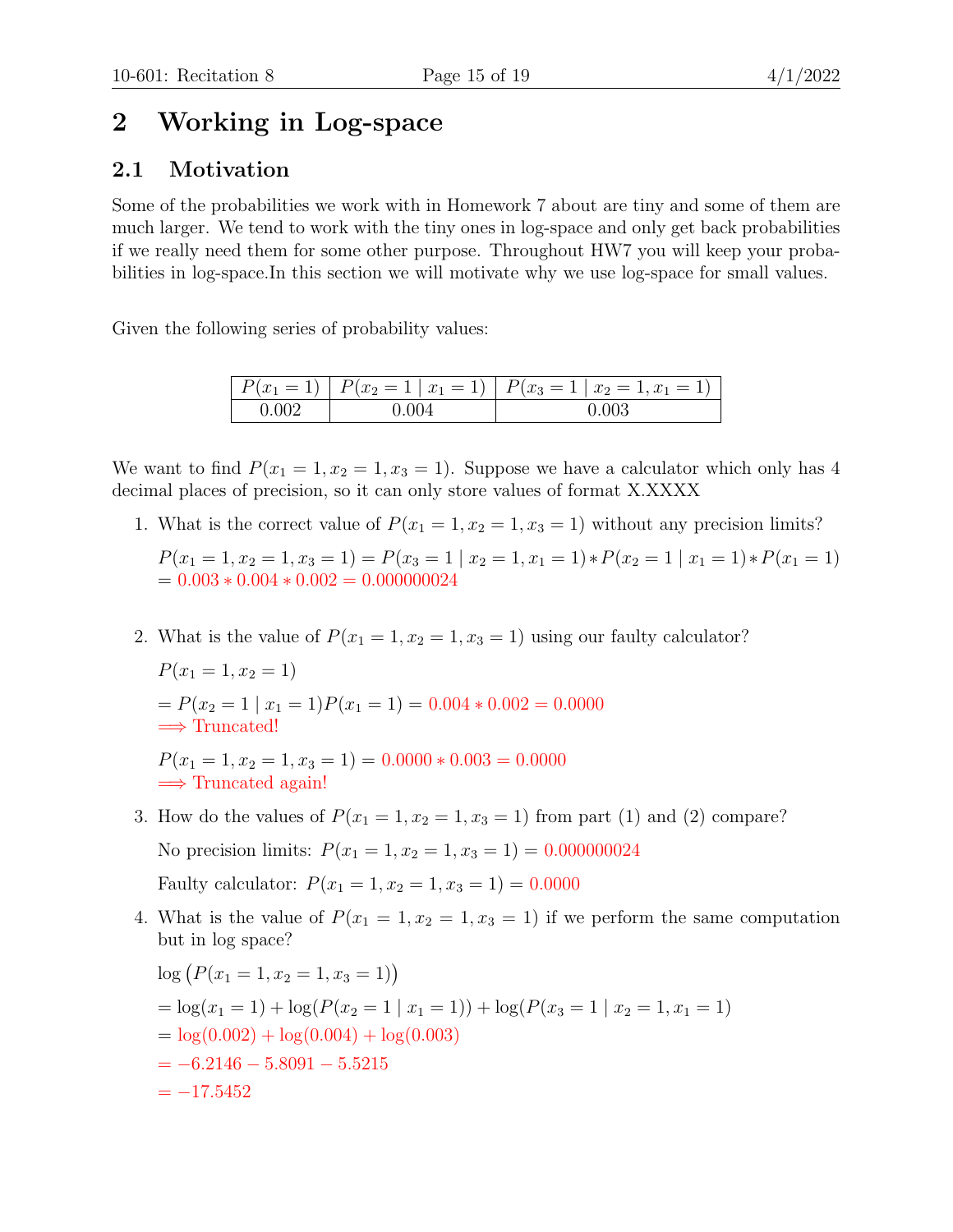If we were to recover our value of  $P(x_1 = 1, x_2 = 1, x_3 = 1) = e^{\log (P(x_1=1,x_2=1,x_3=1))}$  $e^{-17.5452} = 0.000000024$ 

This is good! But we can use the log sum exp trick to extend its use to even smaller scales.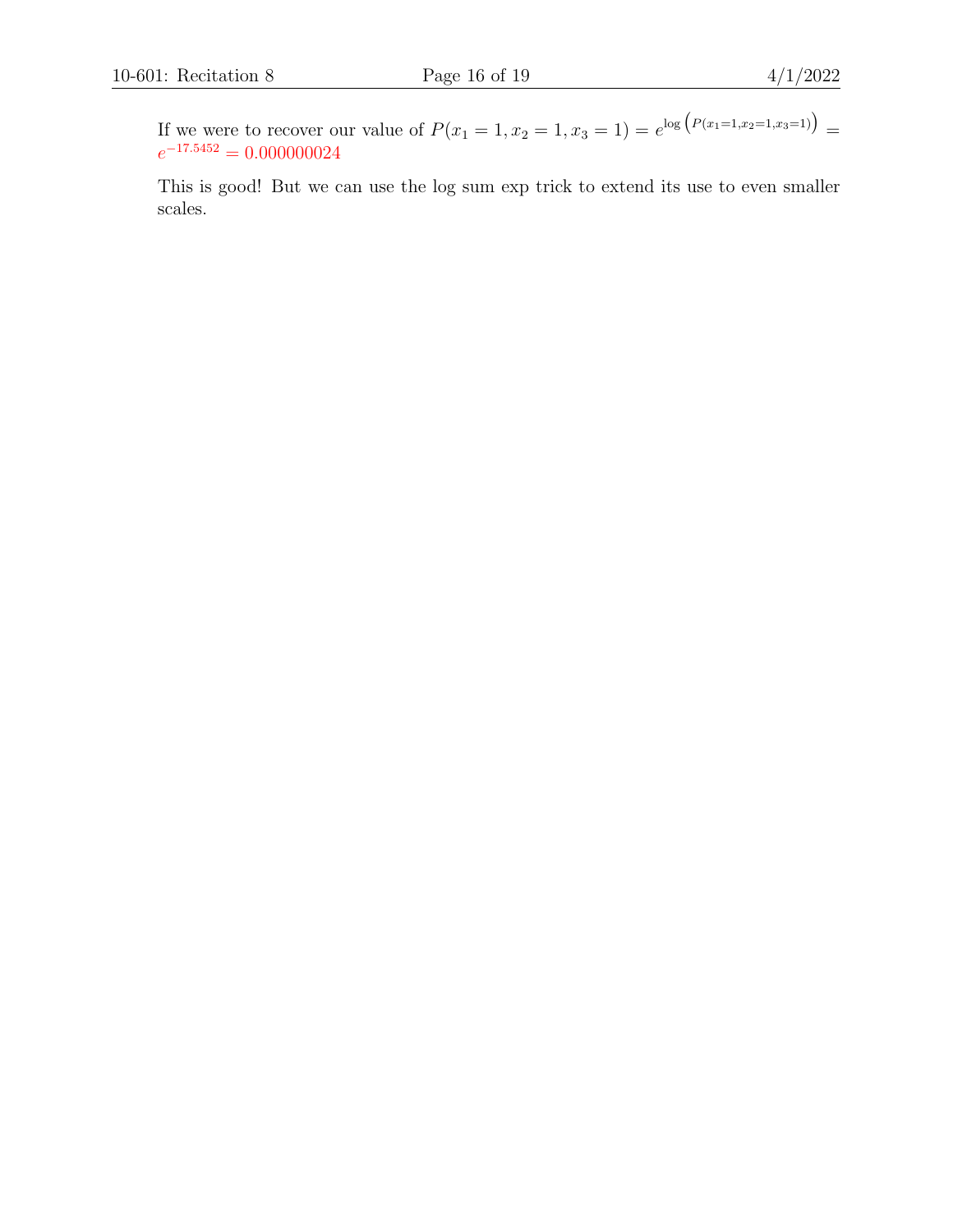#### 2.2 Forward and Backward Algorithm in Log Space

In the forward algorithm, recall that the entries in  $\alpha$  can be computed using the bottom-up dynamic programming algorithm:

- $\alpha_1(j) = \pi_i A_{i x_1}$
- For  $t > 1$ ,  $\alpha_t(j) = A_{jx_t} \sum_{k=1}^{J} \alpha_{t-1}(k) B_{kj}$
- 1. Derive  $\log (\alpha_1(j))$  in terms of  $\log(\pi_j)$  and  $\log(A_{jx_1})$  $\log (\alpha_1(j)) = \log (\pi_j A_{jx_1}) = \log(\pi_j) + \log(A_{jx_1})$
- 2. Derive  $log(\alpha_t(j))$  in terms of  $log(\alpha_{t-1}(k))$  and  $log A_{kj}$  $\log(\alpha_t(j))$  $=$  log  $(A_{jx_t} \sum_{k=1}^{J} \alpha_{t-1}(k) B_{kj})$  $= \log(A_{jx_t}) + \log\left(\sum_{k=1}^{J} \alpha_{t-1}(k)B_{kj}\right)$  $= \log(A_{jx_t}) + \log \left( \sum_{k=1}^{J} e^{\log (\alpha_{t-1}(k)B_{kj})} \right)$  $= \log(A_{jx_t}) + \log \left( \sum_{k=1}^{J} e^{\log (\alpha_{t-1}(k))} + \log (B_{kj}) \right)$

In the backward algorithm, we also have a similar bottom-up dynamic programming algorithm:

- $\beta_T(i) = 1$
- For  $1 \le t \le T-1$ ,  $\beta_t(j) = \sum_{k=1}^J A_{kx_{t+1}} \beta_{t+1}(k) B_{jk}$
- 1. Derive  $log(\beta_T(j))$ 
	- $\log (\beta_T(j)) = \log(1) = 0$
- 2. Derive  $\log (\beta_t(j))$  in terms of  $\log(A_{kx_{t+1}})$ ,  $\log (\beta_{t+1}(k))$ , and  $\log(B_{jk})$

$$
\log (\beta_T(j))
$$
  
=  $\log (\sum_{k=1}^J A_{kx_{t+1}} \beta_{t+1}(k) B_{jk})$   
=  $\log (\sum_{k=1}^J e^{\log (A_{kx_{t+1}} \beta_{t+1}(k) B_{jk})})$   
=  $\log (\sum_{k=1}^J e^{\log(A_{kx_{t+1}}) + \log (\beta_{t+1}(k))} + \log(B_{jk}))$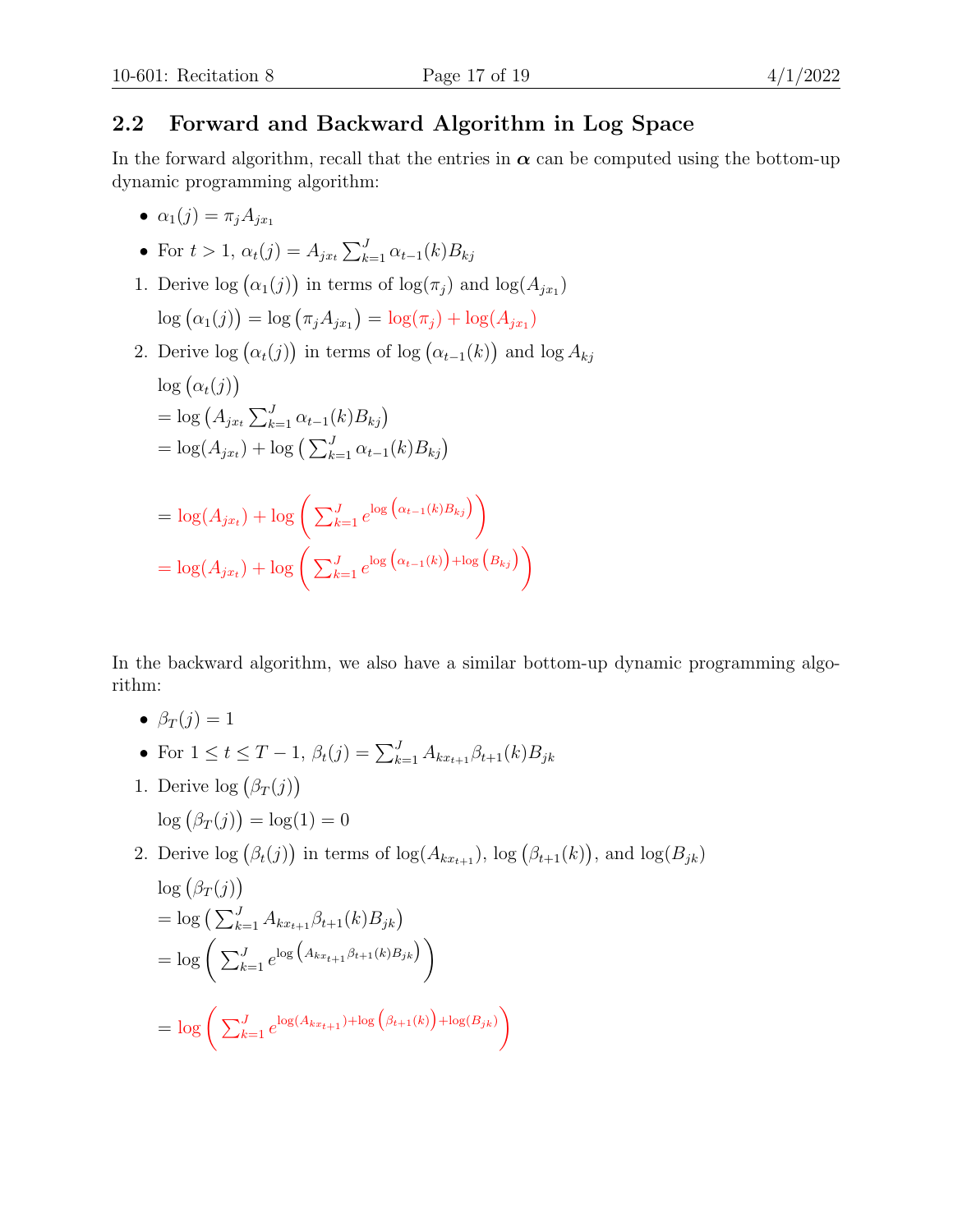After transforming the equations into log form, you may discover calculations of the following type:

$$
\log \sum_{i} \exp(v_i)
$$

This may be programmed as is, but  $\exp(v_i)$  may cause underflow when  $v_i$  is large and negative. One way to avoid this is to use the [log-sum-exp trick.](https://www.xarg.org/2016/06/the-log-sum-exp-trick-in-machine-learning/)

The log-sum-exp trick simply adds the maximum value in the vector to the log probabilities as follows:

$$
\log \sum_{i} \exp(v_i - m)) + \max_{i}(v_i)
$$